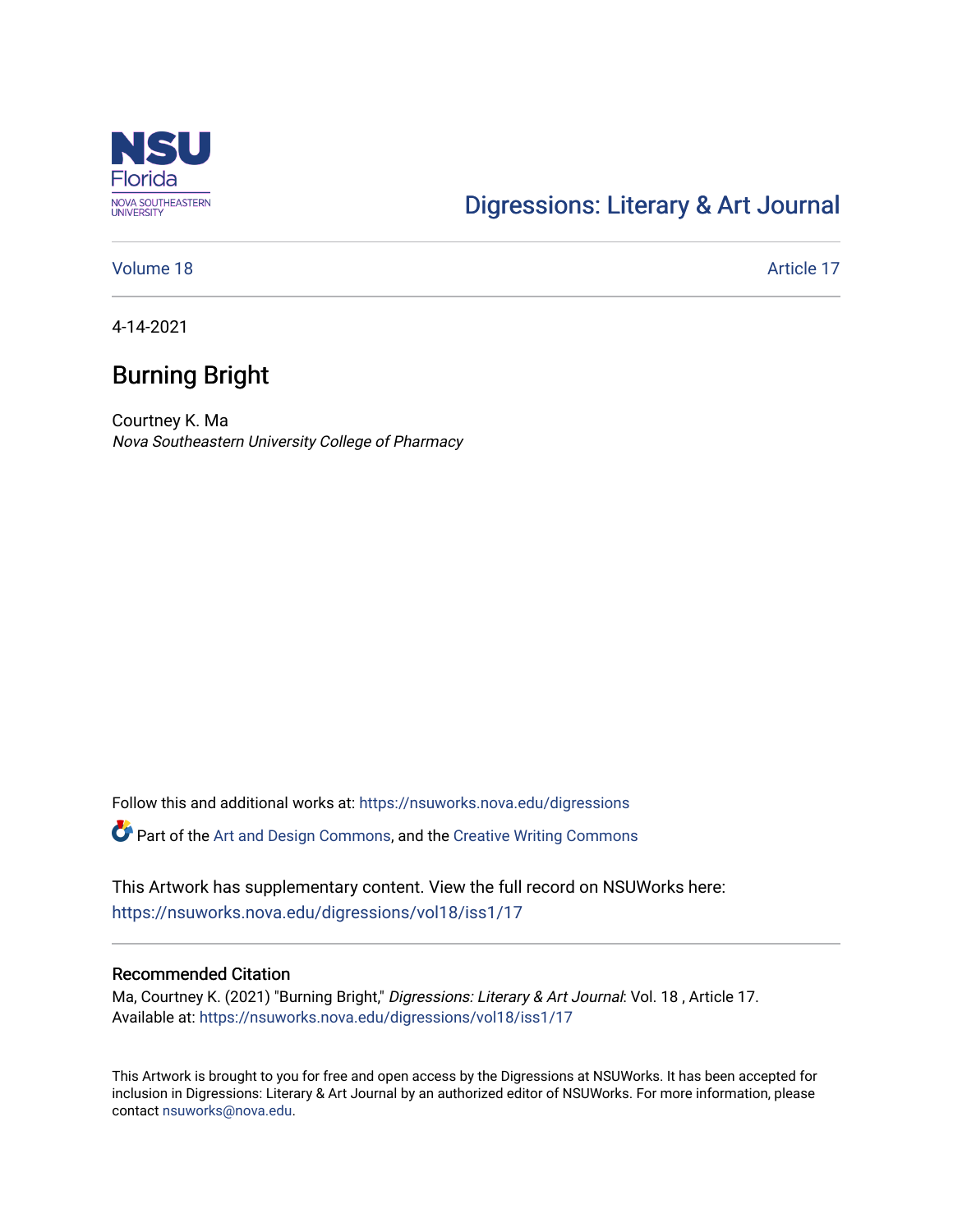## Burning Bright

### Author Bio

Courtney is currently a second-year pharmacy student at Nova Southeastern University College of Pharmacy. She is interested in compounding as it encompasses her interests in art and science. As an artist, she finds that this concept of compounding is very similar to mixing oil paints. In her free time, Courtney loves to draw and paint as they are great stress relievers and lets her take a bit of time - whether it is fifteen minutes or two hours - to be creative.